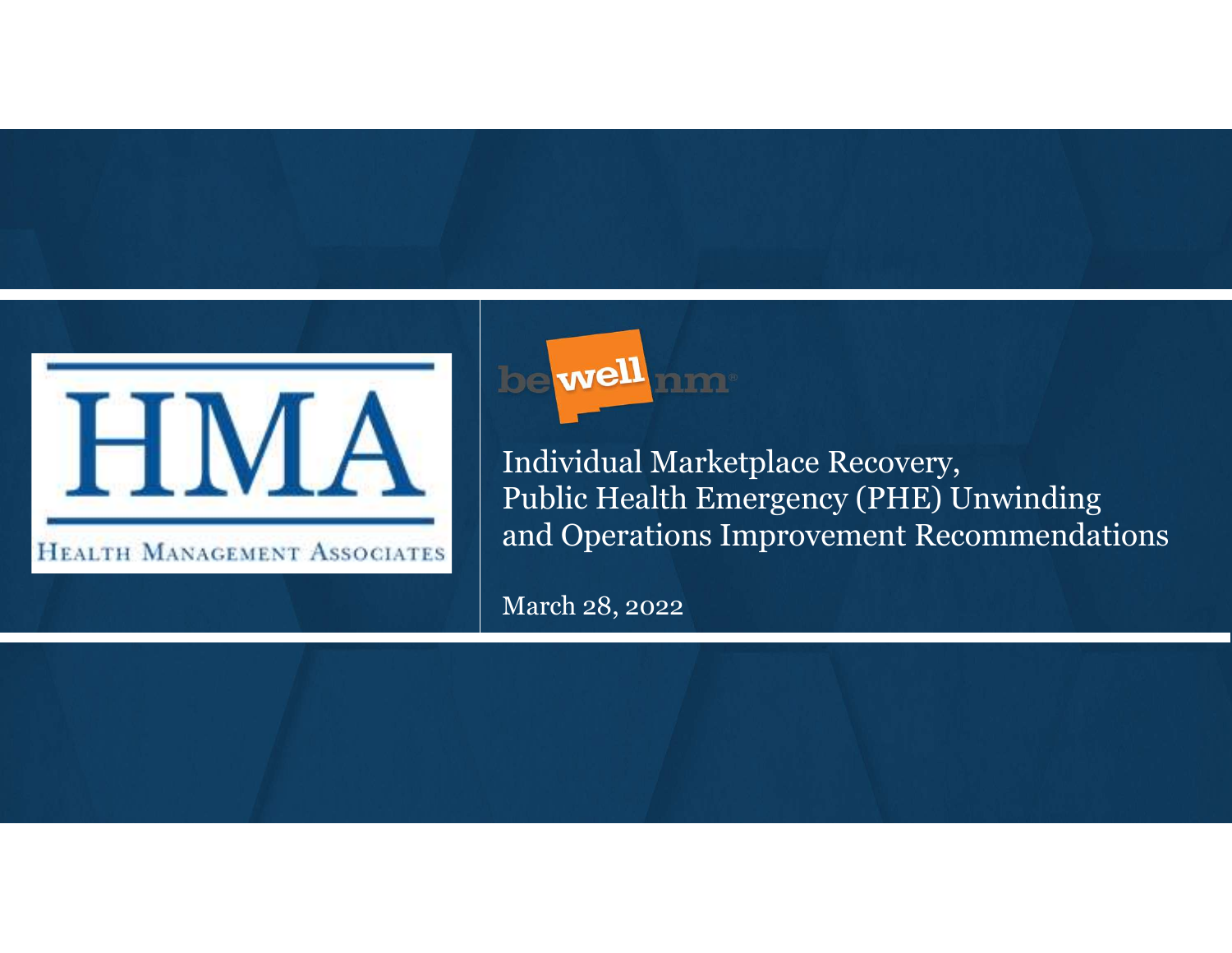## **TABLE OF CONTENTS**

| <b>CONTENTS</b><br>Topic<br><b>Executive Summary</b><br><b>Discussion of Recommendations</b><br>Implementation Plan (Individual Marketplace Recovery) |               |
|-------------------------------------------------------------------------------------------------------------------------------------------------------|---------------|
|                                                                                                                                                       |               |
|                                                                                                                                                       |               |
|                                                                                                                                                       |               |
|                                                                                                                                                       |               |
|                                                                                                                                                       |               |
|                                                                                                                                                       |               |
|                                                                                                                                                       | <b>Slides</b> |
|                                                                                                                                                       | $3 - 4$       |
|                                                                                                                                                       | $5 - 15$      |
|                                                                                                                                                       | 16            |
| <b>Critical Success Factors</b>                                                                                                                       | 17            |
|                                                                                                                                                       |               |

HEALTH MANAGEMENT ASSOCIATES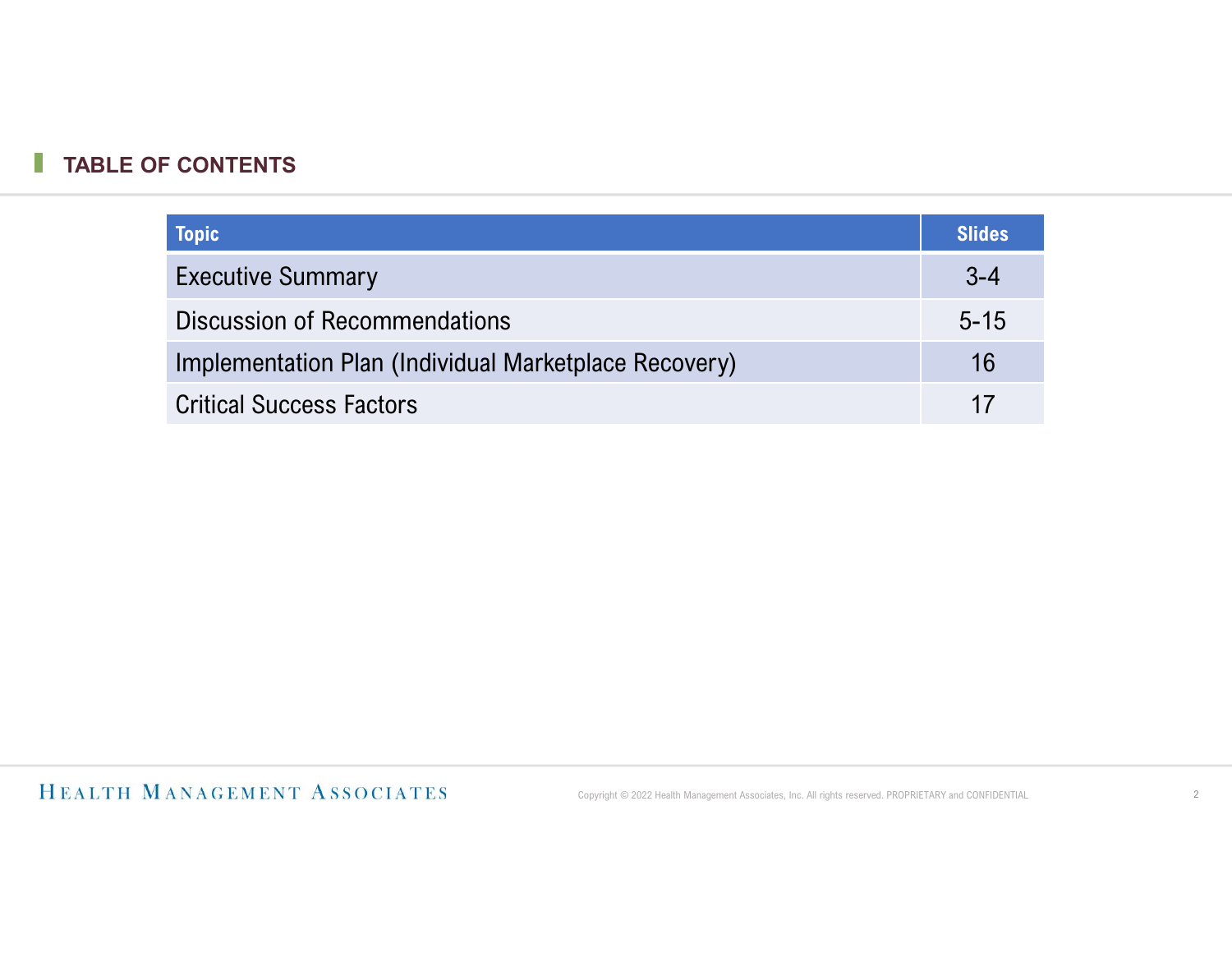## EXECUTIVE SUMMARY

- The beWellnm Board of Directors tasked HMA with conducting a rapid yet comprehensive assessment of the current EXECUTIVE SUMMARY<br>The beWellnm Board of Directors tasked HMA with conducting a rapid yet comprehensive assessment of the current<br>state of beWellnm's individual marketplace infrastructure - information systems, operations, and recommending changes to said infrastructure that would resolve outstanding problems and enable beWellnm to support the public health emergency "unwinding".
- The recommendations in this document are based on facts from the individual marketplace transition, the consensus of parties interviewed as part of the assessment, best practices from other state-based marketplaces (SBMs), and the collective experience of HMA's team.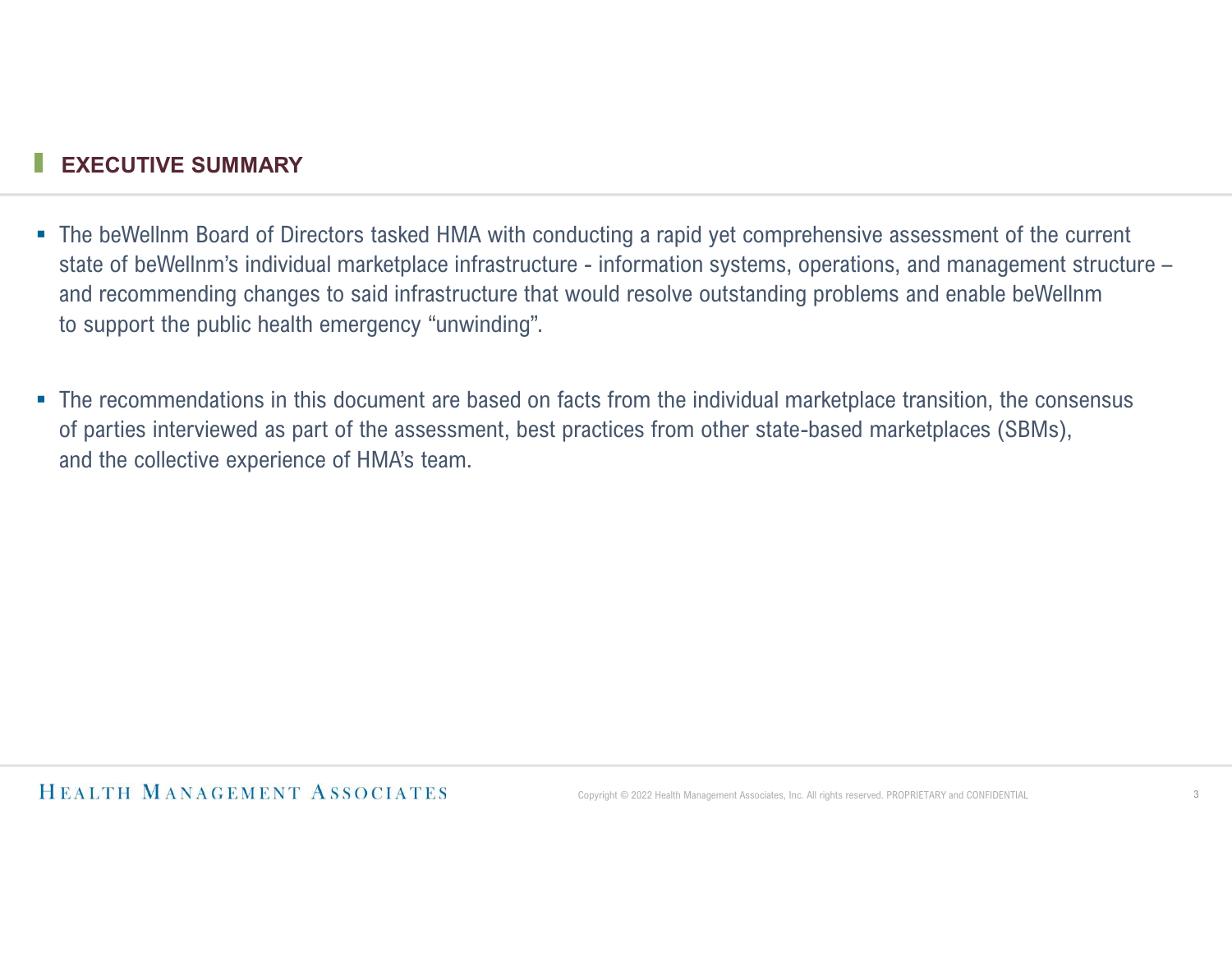## EXECUTIVE SUMMARY cont.

## Key Recommendations

- 1. Require Optum to engage in an FFM recovery-like effort to fix the individual marketplace information systems it deployed.
- 
- 2. Phase out beWellnm premium billing transition to carriers.<br>2. Phase out beWellnm premium billing transition to carriers.<br>2. Phase out beWellnm premium billing transition to carriers.<br>3. Terminate NFP subcontract 3. Terminate NFP subcontract – Optum assumes electronic data interchange (EDI) function, Accenture (CCSC) assumes<br>3. Terminate NFP subcontract – Optum assumes electronic data interchange (EDI) function, Accenture (CCSC) as C<sub>EC</sub> function
- 
- Exact TIVE SUMMARY cont.<br>
1. Require Optum to engage in an FFM recovery-like effort to fix the individual marketpla<br>
2. Phase out beWellnm premium billing transition to carriers.<br>
3. Terminate NFP subcontract Optum ass EXECUTIVE SUMMARY cont.<br>
1. Require Optum to engage in an FFM recovery-like effort to fix the individual marketplace information systems it deployed.<br>
2. Phase out beWellnm premium billing – transition to carriers.<br>
3. Ter **Recommendations**<br>
Require Optum to engage in an FFM recovery-like effort to fix the individual marketplace information systems it deployed.<br>
Phase out beWellnm premium billing – transition to carriers.<br>
Terminate NFP subc and stabilize beWellnm operations. The performance of these organizations must be transparent to the Board.
- 6. Build and execute a comprehensive, cohesive stakeholder engagement plan.

HEALTH MANAGEMENT ASSOCIATES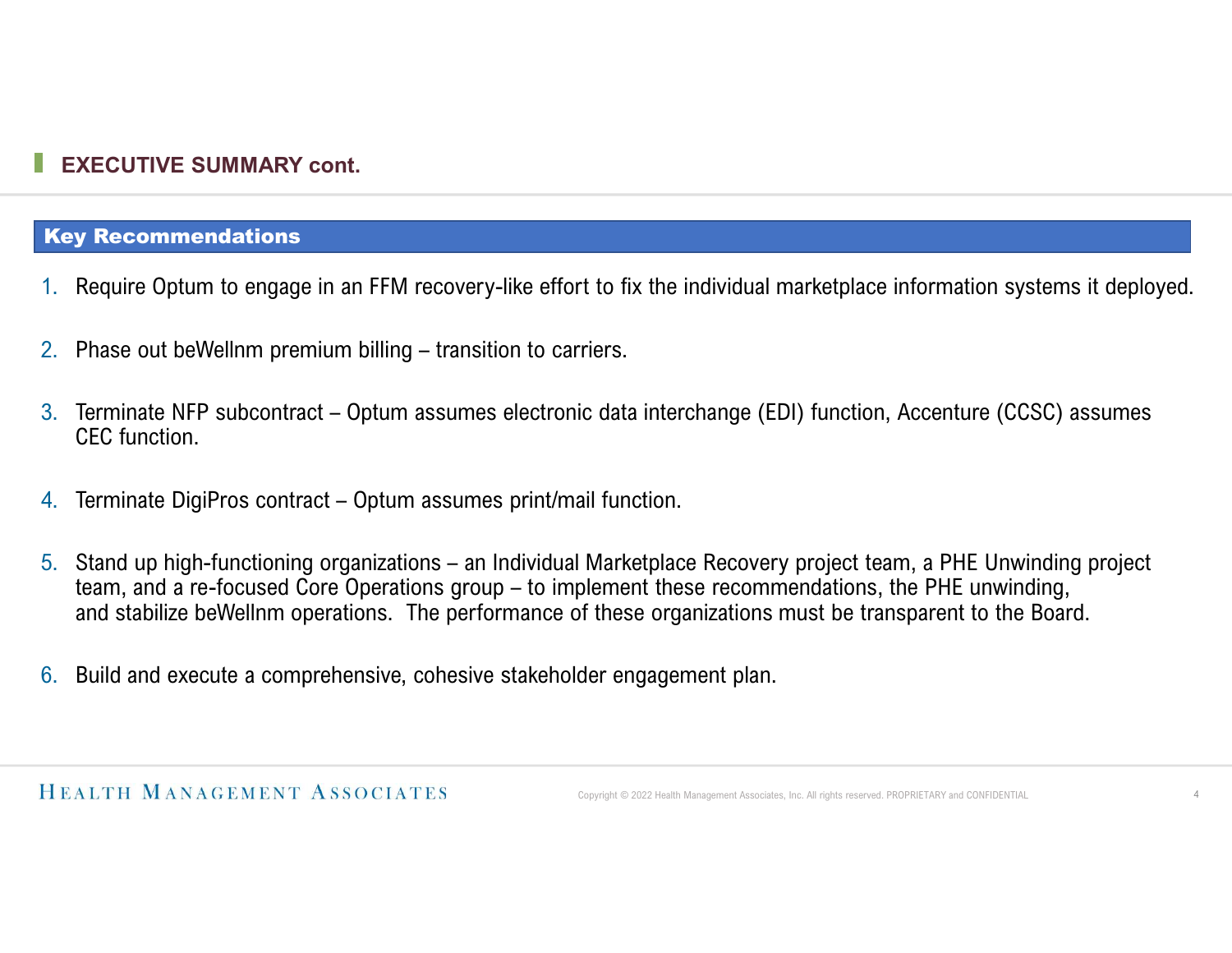## **DISCUSSION** RECOMMENDATION 1. FOCUSED, RAPID RESPONSE FROM OPTUM

## Recommendations

- Require Optum to detail a team that, in no more than 90 days, can resolve all system defects deemed critical
- THE UNIVELTATION 1. FOCUSED, RAPID RESPONSE FROM OPTUM<br>
Recommendations<br>
Require Optum to detail a team that, in no more than 90 days, can resolve all system defects deemed critical<br>
The consumer experience.<br>
Require Optum of prioritized problems/issues/defects.

| <b>DISCUSSION</b>                                      | <b>RECOMMENDATION 1. FOCUSED, RAPID RESPONSE FROM OPTUM</b>                                                                                                                                                     |
|--------------------------------------------------------|-----------------------------------------------------------------------------------------------------------------------------------------------------------------------------------------------------------------|
|                                                        |                                                                                                                                                                                                                 |
| <b>Recommendations</b>                                 |                                                                                                                                                                                                                 |
|                                                        | • Require Optum to detail a team that, in no more than 90 days, can resolve all system defects deemed critical<br>to a successful PHE unwinding – with a particular focus on improving the consumer experience. |
| of prioritized problems/issues/defects.                | - Require Optum to dedicate a team to be collocated with beWellnm resources in Albuquerque to support rapid resolution                                                                                          |
| <b>Review of Alternatives</b>                          |                                                                                                                                                                                                                 |
| Replace Optum with a different vendor                  | - Infeasible given time constraints.<br>- Potentially very costly.                                                                                                                                              |
| Replace Optum with another exchange                    | - Infeasible given time constraints and commitments that other SBMs have to meet.<br>- Risky to rely on another SBM, especially in a "junior partner" scenario.                                                 |
| Replace Optum with the FFM                             | - Infeasible given time constraints.<br>- Unlikely that CMS could or would take this on (at least for the PHE unwinding).<br>- Major public relations hit.                                                      |
| Keep Optum, add enhanced direct<br>enrollment channels | - Does not resolve core problems with Optum's technology.<br>- Adds integration complexity that will be difficult to manage.                                                                                    |
|                                                        |                                                                                                                                                                                                                 |
| <b>HEALTH MANAGEMENT ASSOCIATES</b>                    | Convright © 2022 Health Management Associates Jnc. All rights reserved. PROPRIFTARY and CONFIDENTIA                                                                                                             |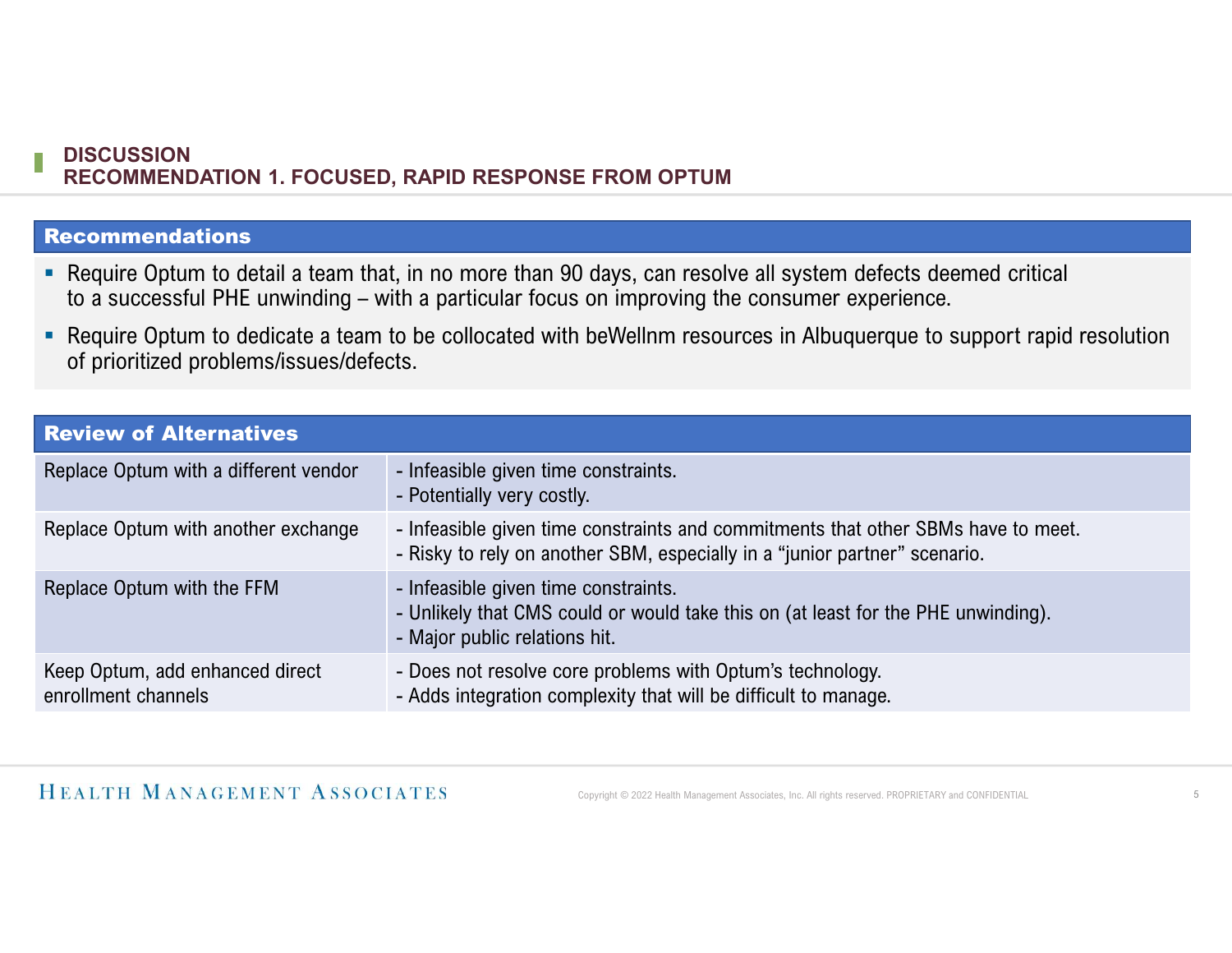## **DISCUSSION** RECOMMENDATION 2. PHASE OUT BEWELLNM PREMIUM BILLING, TRANSITION RESPONSIBILITY TO CARRIERS

## Recommendations

- Phase out premium billing by 5/31/22. For policies purchased on or after 6/1/22 with an effective date of 7/1/22 and later, the carriers would assume the responsibility for premium collection.
- Build and execute a wind-down plan to facilitate the transition.

| <b>DISCUSSION</b>                             |                                                                                                                                                                                                          |
|-----------------------------------------------|----------------------------------------------------------------------------------------------------------------------------------------------------------------------------------------------------------|
|                                               | RECOMMENDATION 2. PHASE OUT BEWELLNM PREMIUM BILLING, TRANSITION RESPONSIBILITY TO CARRIERS                                                                                                              |
|                                               |                                                                                                                                                                                                          |
| <b>Recommendations</b>                        |                                                                                                                                                                                                          |
|                                               | • Phase out premium billing by 5/31/22. For policies purchased on or after 6/1/22 with an effective date of<br>7/1/22 and later, the carriers would assume the responsibility for premium collection.    |
|                                               | • Build and execute a wind-down plan to facilitate the transition.                                                                                                                                       |
| <b>Review of Alternatives</b>                 |                                                                                                                                                                                                          |
| Retain premium billing<br>(status quo)        | - Does not remove a major point of contention amongst multiple stakeholders.<br>- A continuing distraction and resource drain at a time when beWellnm and Optum/NFP are juggling<br>multiple challenges. |
| Continue premium billing<br>with a new vendor | - Resource-intensive and very risky given the transition burden and complexity.<br>- Does not remove a major point of contention amongst multiple stakeholders.                                          |
|                                               |                                                                                                                                                                                                          |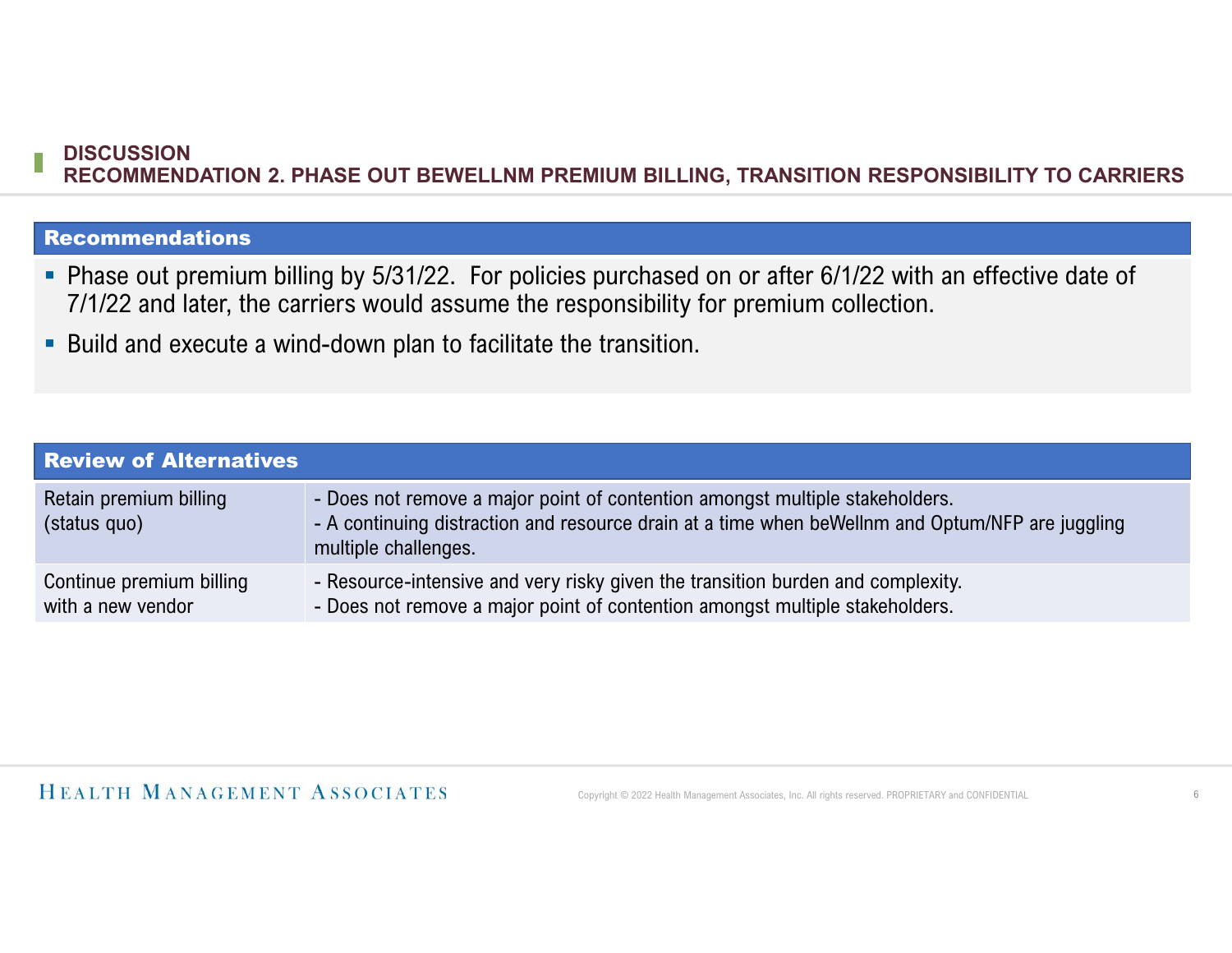## **DISCUSSION** RECOMMENDATION 3. TERMINATE NFP SUBCONTRACT, TRANSITION EDI FUNCTION TO OPTUM, TRANSITION CEC FUNCTION TO CCSC

## Recommendations

- 
- THE SUBCUSSION<br>
THE SUBCOMMENDATION 3. TERMINATE NFP SUBCONTRACT, TRANSITION EDIFUNCTION TO OPTUM, TRANSITION CEC FUNCTION TO CCSC<br>
THE THE SUBCONTRACT suggesting a 90-day wind-down period beginning 4/1/22 through 6/30/2 this function in a short time period: Accenture is already familiar with the in-scope programs, it is already operating (in Albuquerque), it is a strong firm that should be able to scale up to meet this challenge, and use of the CCSC has the potential to streamline and improve the quality of the consumer's experience particularly during the PHE unwinding. DISCUSSION<br>
RECOMMENDATION 3. TERMINATE NPP SUBCONTRACT, TRANSITION EDI FUNCTION TO OPTUM, TRANSITION CEC FUNCTION TO CCSC<br>
Terminate NPP subcontract – suggesting a 90-day wind-down period beginning 4/1/22 through 6/30/22.
- should be able to accomplish this in a 90-day period.

| <b>DISCUSSION</b>                                                                 | RECOMMENDATION 3. TERMINATE NFP SUBCONTRACT, TRANSITION EDI FUNCTION TO OPTUM, TRANSITION CEC FUNCTION TO CCSC                                                                                                                                                                                                                                                                                                                                                                                           |  |
|-----------------------------------------------------------------------------------|----------------------------------------------------------------------------------------------------------------------------------------------------------------------------------------------------------------------------------------------------------------------------------------------------------------------------------------------------------------------------------------------------------------------------------------------------------------------------------------------------------|--|
| <b>Recommendations</b>                                                            |                                                                                                                                                                                                                                                                                                                                                                                                                                                                                                          |  |
|                                                                                   | <b>Terminate NFP subcontract - suggesting a 90-day wind-down period beginning 4/1/22 through 6/30/22.</b>                                                                                                                                                                                                                                                                                                                                                                                                |  |
|                                                                                   | • By 7/1/22, transition CEC function to HSD's CCSC contract with Accenture. This contractor is best positioned to take on<br>this function in a short time period: Accenture is already familiar with the in-scope programs, it is already operating (in<br>Albuquerque), it is a strong firm that should be able to scale up to meet this challenge, and use of the CCSC has the<br>potential to streamline and improve the quality of the consumer's experience particularly during the PHE unwinding. |  |
| should be able to accomplish this in a 90-day period.                             | • With the phase out of premium billing, require Optum to assume the EDI function – a company with Optum's resources                                                                                                                                                                                                                                                                                                                                                                                     |  |
|                                                                                   |                                                                                                                                                                                                                                                                                                                                                                                                                                                                                                          |  |
| <b>Review of Alternatives</b>                                                     |                                                                                                                                                                                                                                                                                                                                                                                                                                                                                                          |  |
| <b>Retain NFP for CEC</b>                                                         | - Track record does not suggest this is a better option than the recommended option.                                                                                                                                                                                                                                                                                                                                                                                                                     |  |
| <b>Retain NFP for carrier EDI</b>                                                 | - Credibility with carriers has been seriously compromised.                                                                                                                                                                                                                                                                                                                                                                                                                                              |  |
| Replace NFP with a party other than<br>Accenture or another SBM for CEC functions | - Presumably would require a procurement.<br>- Introduces additional risk and complexity.                                                                                                                                                                                                                                                                                                                                                                                                                |  |
| Replace NFP with another SBM<br>for CEC functions                                 | - Infeasible given time constraints and commitments that other SBMs have to meet.<br>- Risky to rely on another SBM, especially in a "junior partner" scenario.                                                                                                                                                                                                                                                                                                                                          |  |
|                                                                                   |                                                                                                                                                                                                                                                                                                                                                                                                                                                                                                          |  |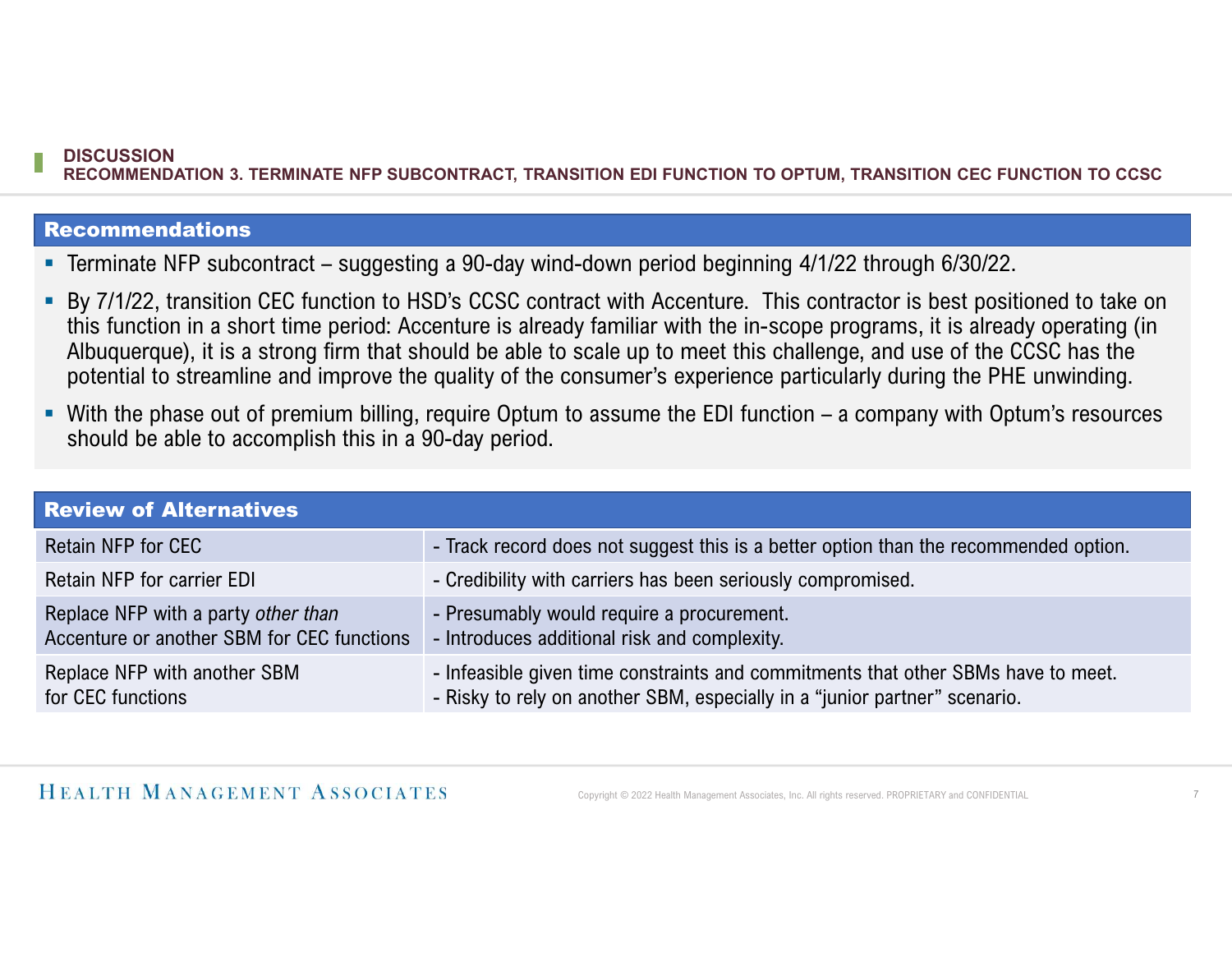## **DISCUSSION** RECOMMENDATION 4. TERMINATE DIGIPROS CONTRACT, TRANSITION PRINT/MAIL FUNCTION TO OPTUM

## Recommendations

- Terminate DigiPros contract with the goals of infrastructure streamlining, removing unnecessary contention, and enabling greater print/mail scalability and flexibility.
- DISCUSSION<br>RECOMMENDATION 4. TERMINATE DIGIPROS CONTRACT, TRANSITION PRINT/MAIL FUNCTION TO OPTUM<br>Recommendations<br>Terminate DigiPros contract with the goals of infrastructure streamlining, removing unnecessary contention,<br> including multiple sites in Albuquerque.

| <b>DISCUSSION</b>                        | RECOMMENDATION 4. TERMINATE DIGIPROS CONTRACT, TRANSITION PRINT/MAIL FUNCTION TO OPTUM                                                                                        |
|------------------------------------------|-------------------------------------------------------------------------------------------------------------------------------------------------------------------------------|
|                                          |                                                                                                                                                                               |
| <b>Recommendations</b>                   |                                                                                                                                                                               |
|                                          | • Terminate DigiPros contract with the goals of infrastructure streamlining, removing unnecessary contention,<br>and enabling greater print/mail scalability and flexibility. |
| including multiple sites in Albuquerque. | ■ Transition print/mail function to Optum – Optum already has plenty of capabilities in place in New Mexico,                                                                  |
|                                          |                                                                                                                                                                               |
| <b>Review of Alternatives</b>            |                                                                                                                                                                               |
| Retain DigiPros (status quo)             | - Track record does not suggest this is a better option than the recommended option.                                                                                          |

HEALTH MANAGEMENT ASSOCIATES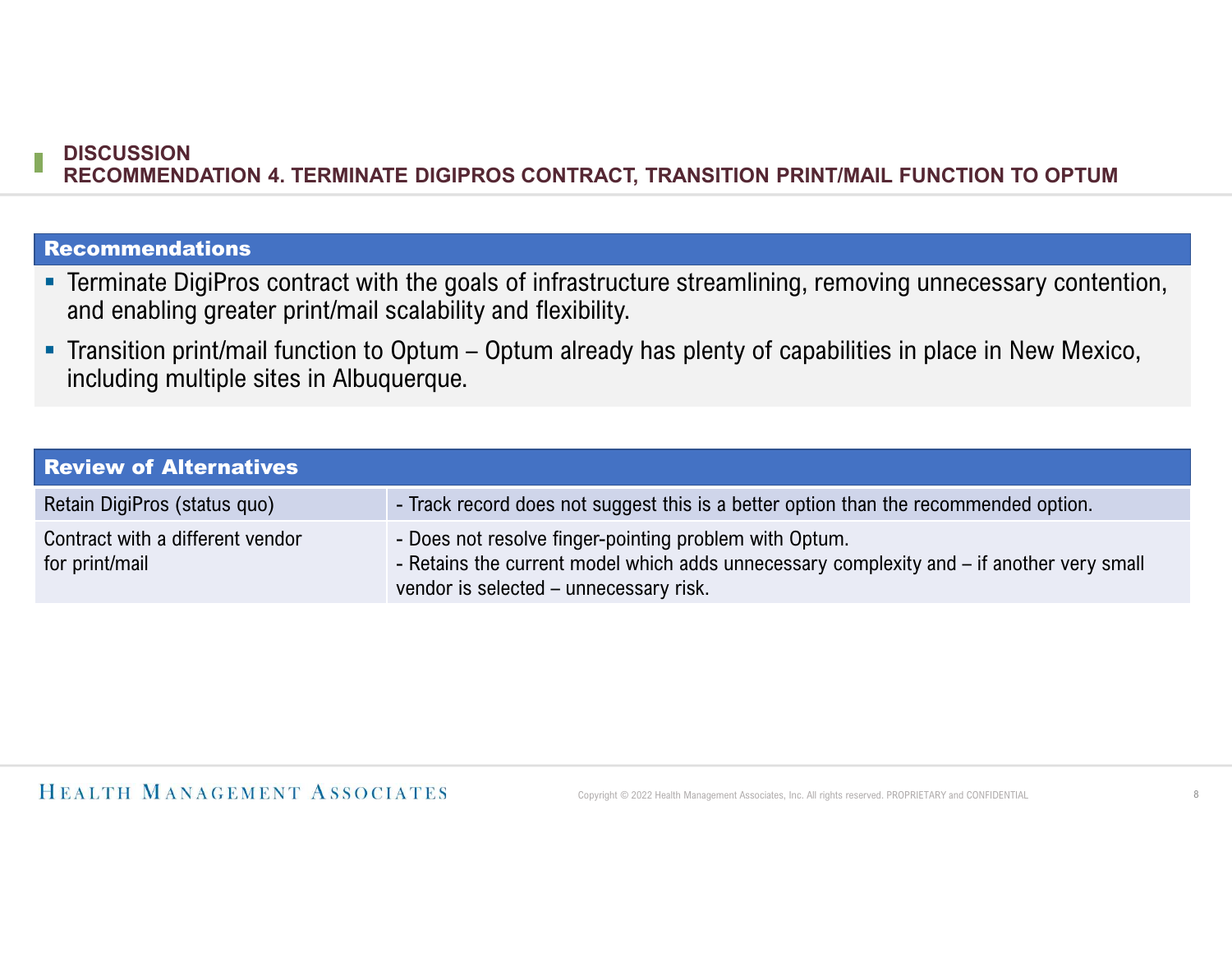## **DISCUSSION** RECOMMENDATION 5. STAND UP HIGH-FUNCTIONING ORGANIZATIONS

- A recovery team that would operate for at least six months and focus on cataloging and re-prioritizing ALL issues, **ISCUSSION**<br> **ECOMMENDATION 5. STAND UP HIGH-FUNCTIONING ORGANIZATIONS**<br>
A recovery team that would operate for at least six months<br>
and focus on cataloging and re-prioritizing ALL issues,<br>
transitioning functions, re-test restoring confidence in the individual marketplace infrastructure
- A PHE unwinding project team that is tightly coordinated with HSD and can collaboratively manage the migration of impacted citizens to marketplace coverage
- Realigned beWellnm core operations with properly trained, equipped and compensated resources that are responsible for:
	- **EXECT** Clearing out backlogs in a disciplined manner
	- **Developing and executing a comprehensive, cohesive** relationships with key stakeholders
	- **Managing to clearly articulated performance metrics** and aggressive yet achievable targets



## HEALTH MANAGEMENT ASSOCIATES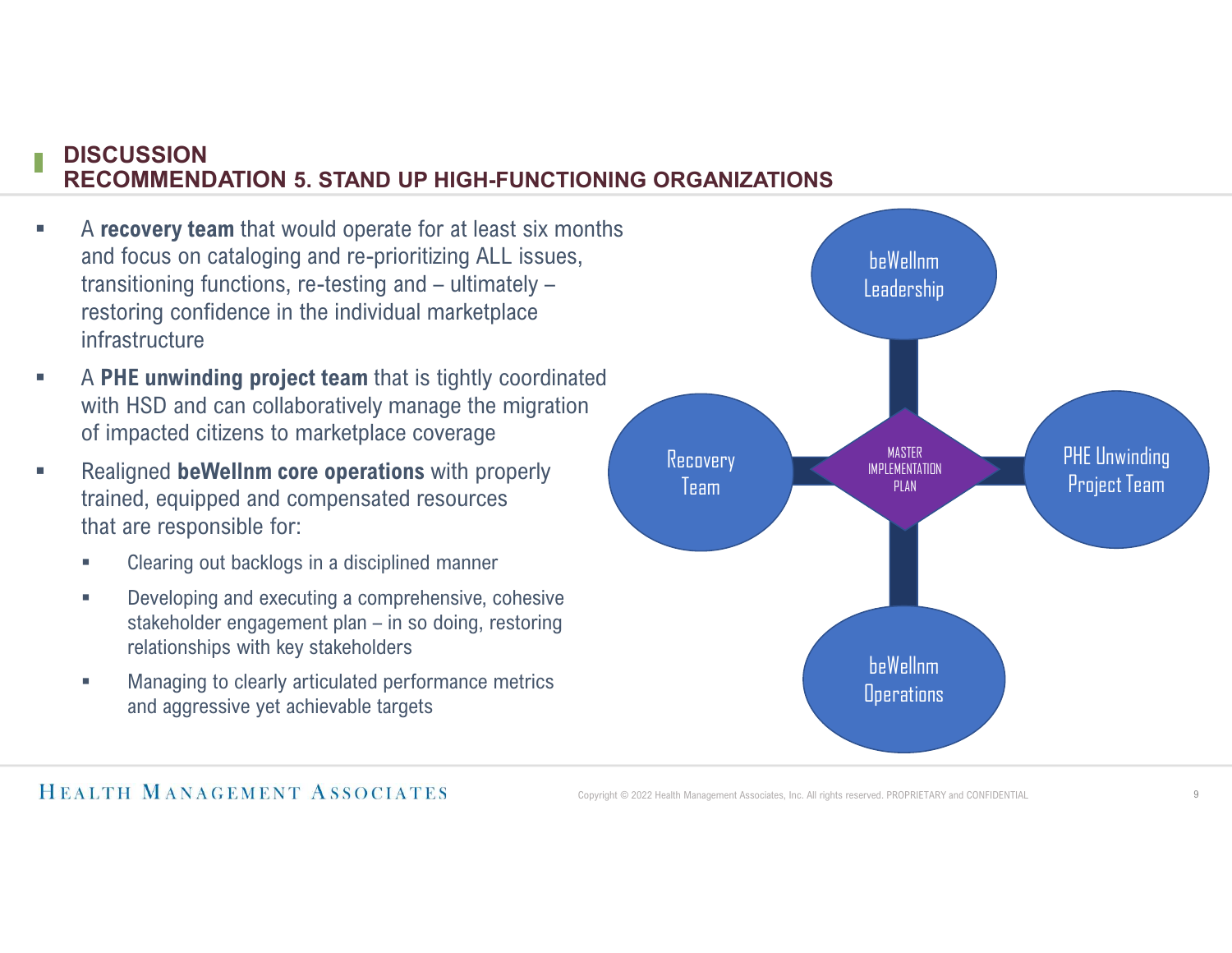# **DISCUSSION<br>RECOMMENDATION 5. STAND UP HIGH-FUNCTIONING ORGAN**<br>covery Team branches/workstreams<br>Fechnology – fix all known issues in priority order, ensure technology<br>can handle PHE unwinding load<br>In the summer of the mana **DISCUSSION DISCUSSION<br>RECOMMENDATION 5. STAND UP HIGH-FUNCTIONING ORGANIZATIONS – Recovery Team<br>- Technology – fix all known issues in priority order, ensure technology<br>- Technology – fix all known issues in priority order, ensure t**

- Recovery Team branches/workstreams
	- can handle PHE unwinding load
	- (technology, policy, process, people, other) into ONE tracking system, get those issues prioritized and resolve issues in a thoughtful manner
	-
	-
	- courses and job-aids, provide scheduled and ad-hoc training
- Project manager: ideally a resource with extensive experience leading SBM implementations and "turnaround" efforts
- Coordinated approach to communications
	- The Recovery Team will collaborate with the beWellnm Stakeholder comprehensive stakeholder engagement plan (refer to slides 13-15)

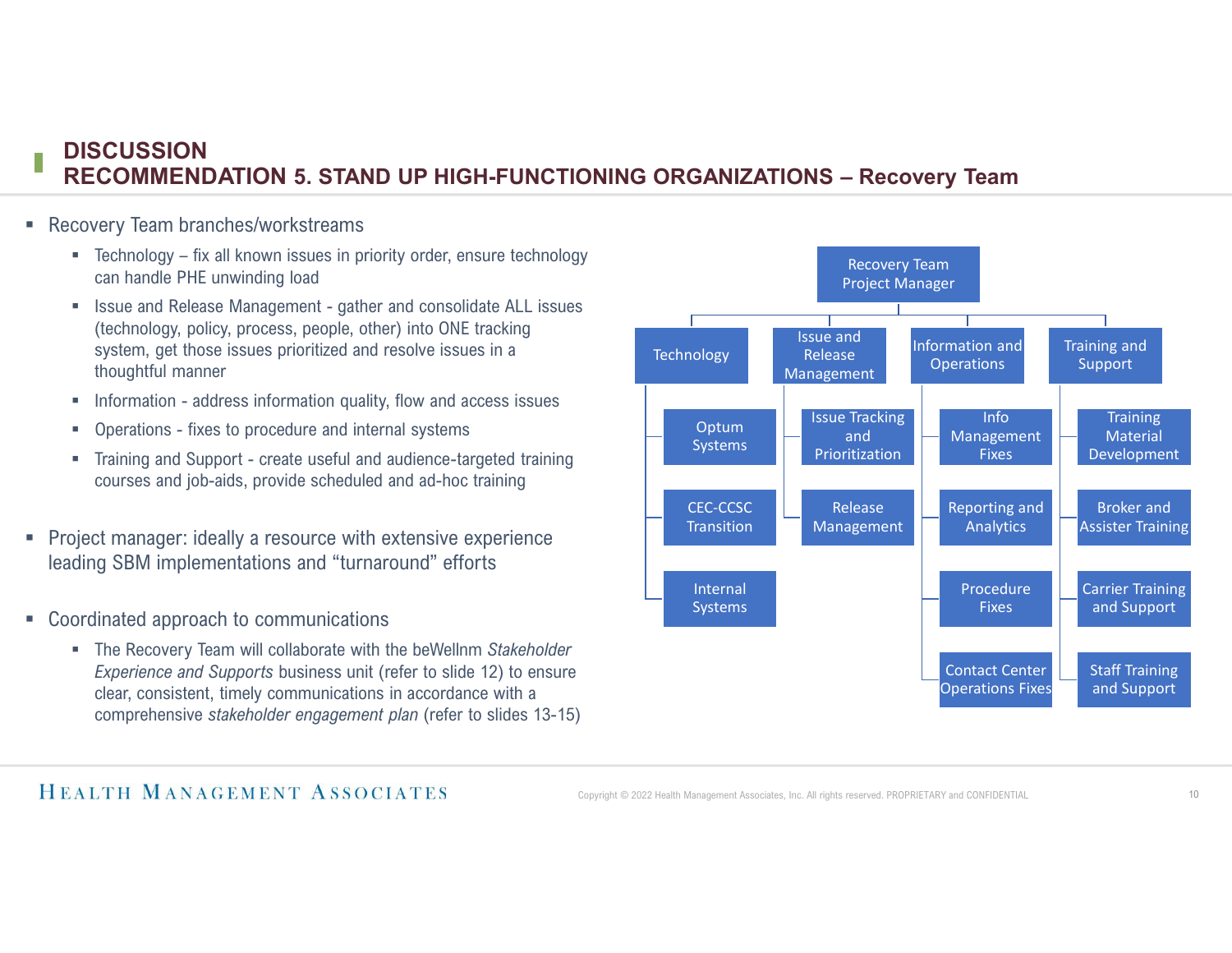# **DISCUSSION DISCUSSION<br>RECOMMENDATION 5. STAND UP HIGH-FUNCTIONING ORGANIZATIONS – PHE Unwinding Team**<br>eplicate the recovery team management structure<br>cluding, potentially, leveraging recovery team resources

- Replicate the recovery team management structure including, potentially, leveraging recovery team resources depending on the timing of PHE unwinding activities **BISCUSSION<br>
RECOMMENDATION 5. STAND UP HIGH-FUNCTIONING ORC**<br>
Replicate the recovery team management structure<br>
including, potentially, leveraging recovery team resources<br>
depending on the timing of PHE unwinding activiti
- Project manager: lead PHE unwinding activities within



## HEALTH MANAGEMENT ASSOCIATES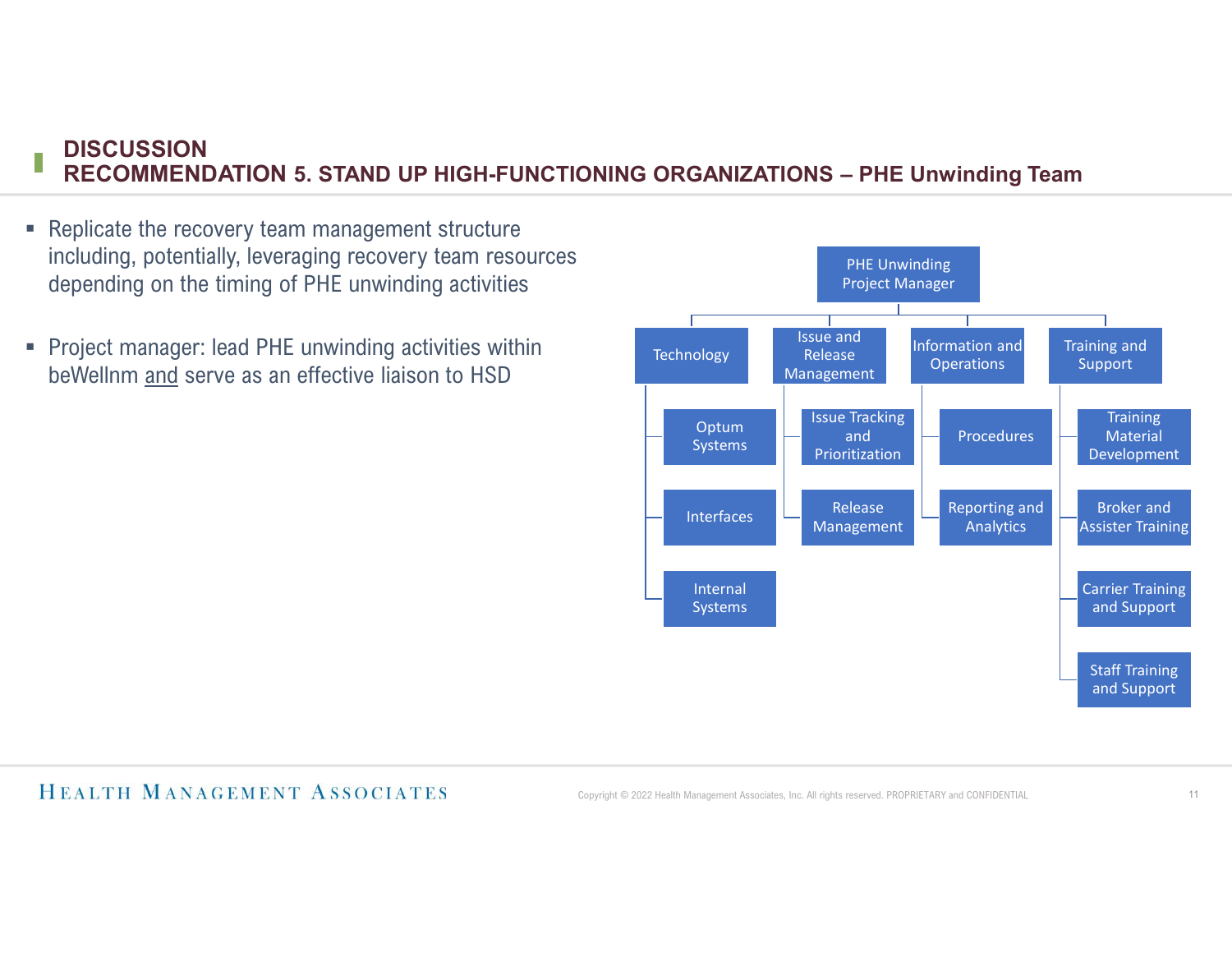# **DISCUSSION** DISCUSSION<br>RECOMMENDATION 5. STAND UP HIGH-FUNCTIONING ORGANIZATIONS – beWellnm Operations<br>CEO needs to be experienced in and focused on Exchange<br>operations. especially exchange infrastructure and customer service

- **EXECO needs to be experienced in and focused on Exchange** operations, especially exchange infrastructure and customer service
- into all project activities; enable rapid response to problems/issues
- **Policy/legal advisory function is a major capability gap**
- **EXECONCERTER CONCERTERT EXET** Concentrating stakeholder experience and supports resources and functions, while ensuring all stakeholders receive the requisite level of attention and engagement, will be critical to restoring beWellnm's image and regaining stakeholder confidence in beWellnm



## HEALTH MANAGEMENT ASSOCIATES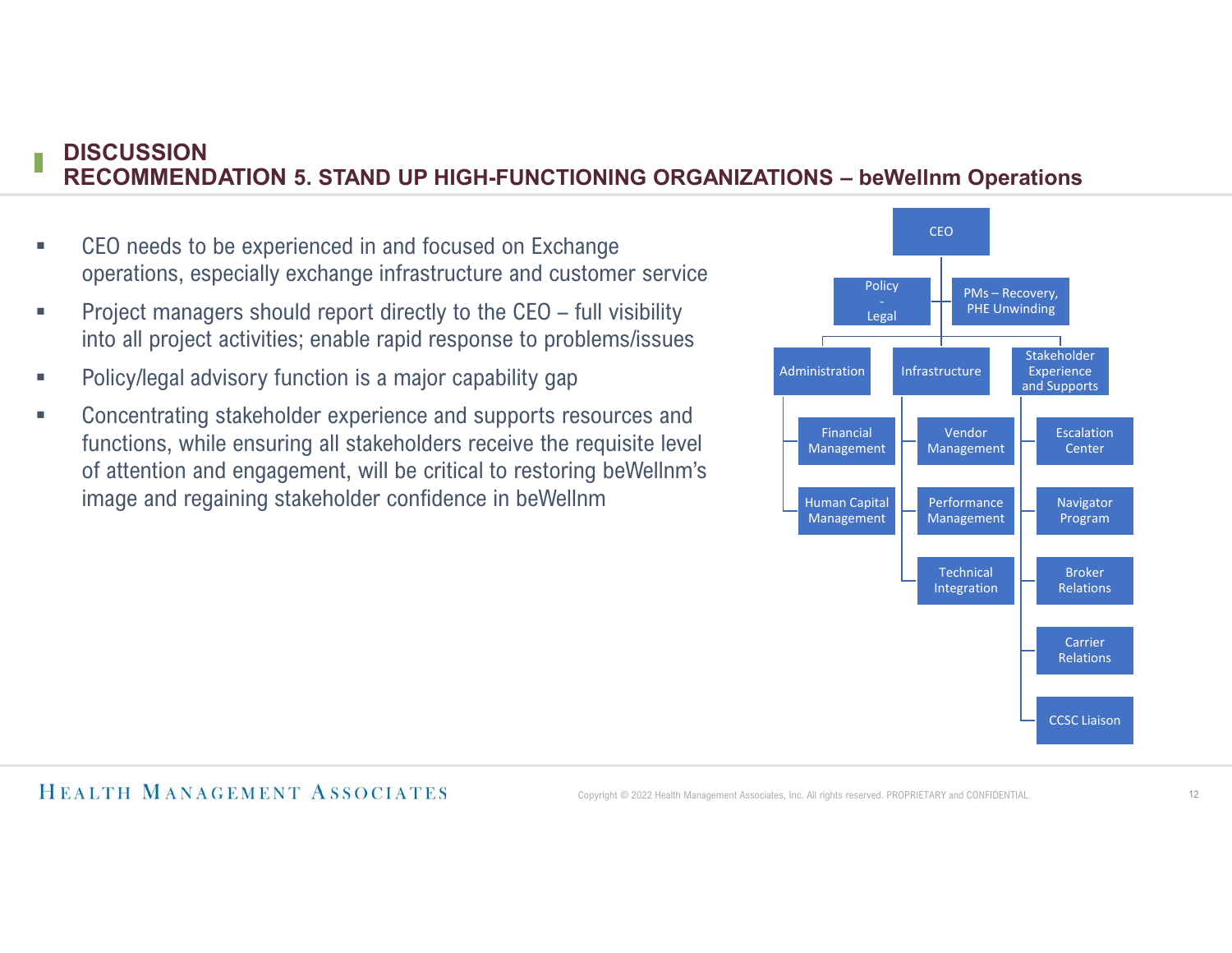## DISCUSSION AND RECOMMENDATIONS 6. BUILD AND EXECUTE A COMPREHENSIVE, COHESIVE STAKEHOLDER ENGAGEMENT PLAN

## HEALTH MANAGEMENT ASSOCIATES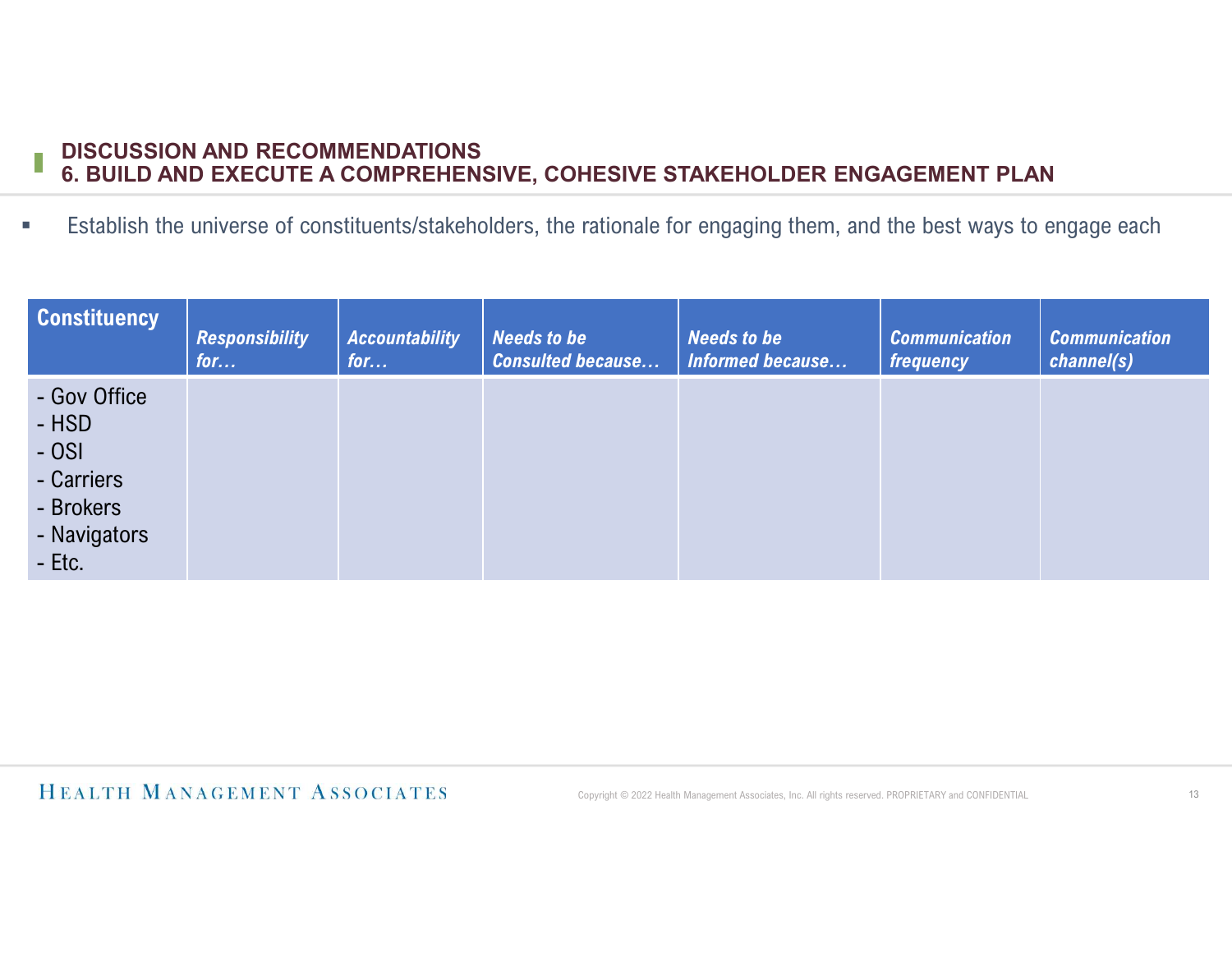## DISCUSSION AND RECOMMENDATIONS 6. BUILD AND EXECUTE A COMPREHENSIVE, COHESIVE STAKEHOLDER ENGAGEMENT PLAN

The following diagram is a suggested framework for constructing and executing engagement plans with various constituencies.



## HEALTH MANAGEMENT ASSOCIATES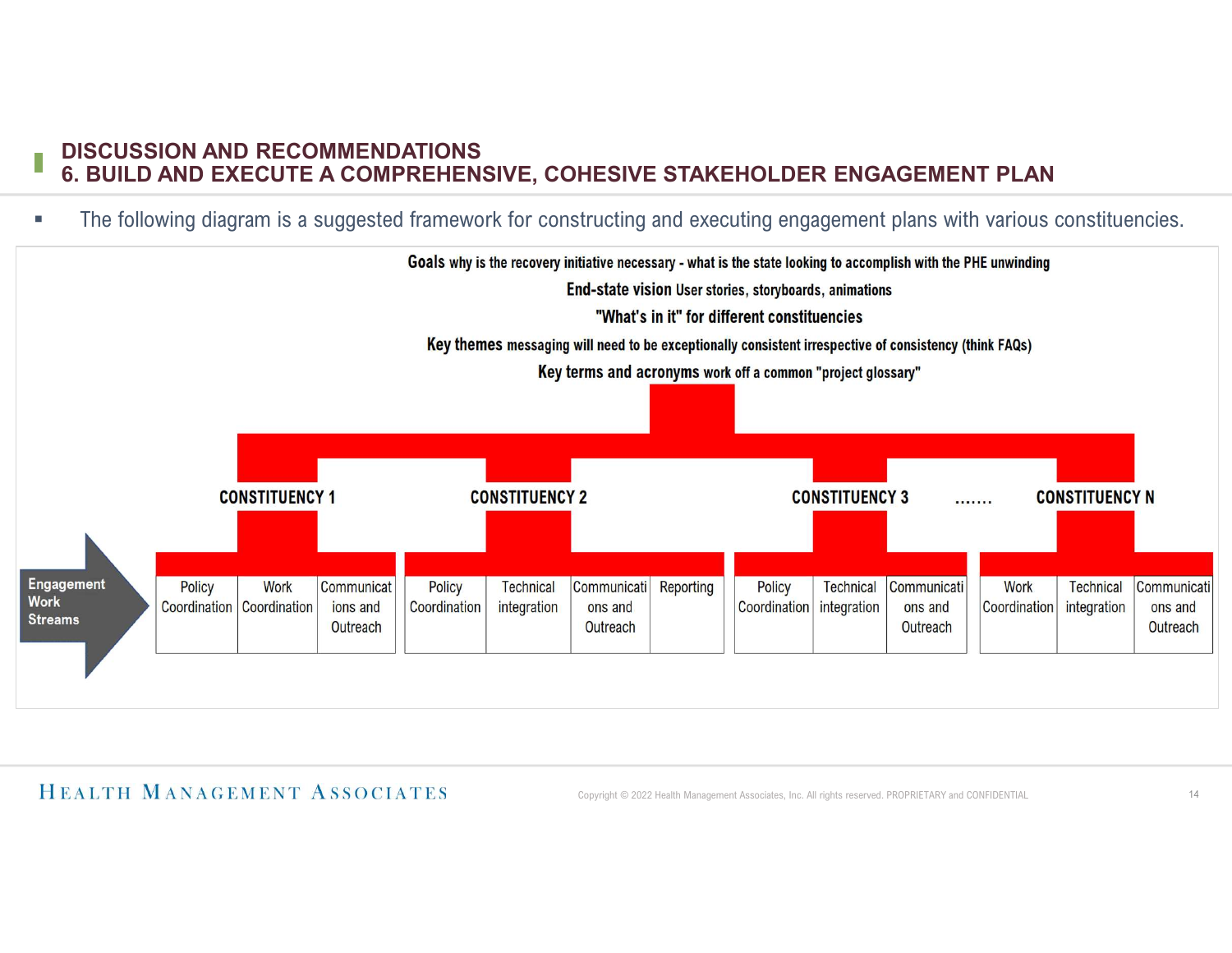## DISCUSSION AND RECOMMENDATIONS 6. BUILD AND EXECUTE A COMPREHENSIVE, COHESIVE STAKEHOLDER ENGAGEMENT PLAN

**Engagement work streams include:** 

|                                  | <b>ISCUSSION AND RECOMMENDATIONS</b>                                                                                                                                           |
|----------------------------------|--------------------------------------------------------------------------------------------------------------------------------------------------------------------------------|
|                                  |                                                                                                                                                                                |
|                                  |                                                                                                                                                                                |
|                                  | . BUILD AND EXECUTE A COMPREHENSIVE, COHESIVE STAKEHOLDER ENGAGEMENT PLAN                                                                                                      |
| Engagement work streams include: |                                                                                                                                                                                |
| <b>Work Stream Title</b>         | <b>Work Stream Goals</b>                                                                                                                                                       |
| Policy coordination              | Ensure alignment of pertinent policies across parties, e.g. between beWellnm and HSD<br>for handling the PHE unwinding                                                         |
| Work coordination                | Clearly establish "division of labor" across parties and how handoffs between parties will be<br>handled, e.g. transfers between contact centers operated by different parties |
| <b>Technical integration</b>     | Achieve the requisite connectivity/information exchange between information systems<br>that support critical program functions                                                 |
|                                  |                                                                                                                                                                                |
| Reporting                        | Ensure that information required to evaluate the performance of certain activities is available<br>when needed, in the required format and with the required level of detail   |
|                                  |                                                                                                                                                                                |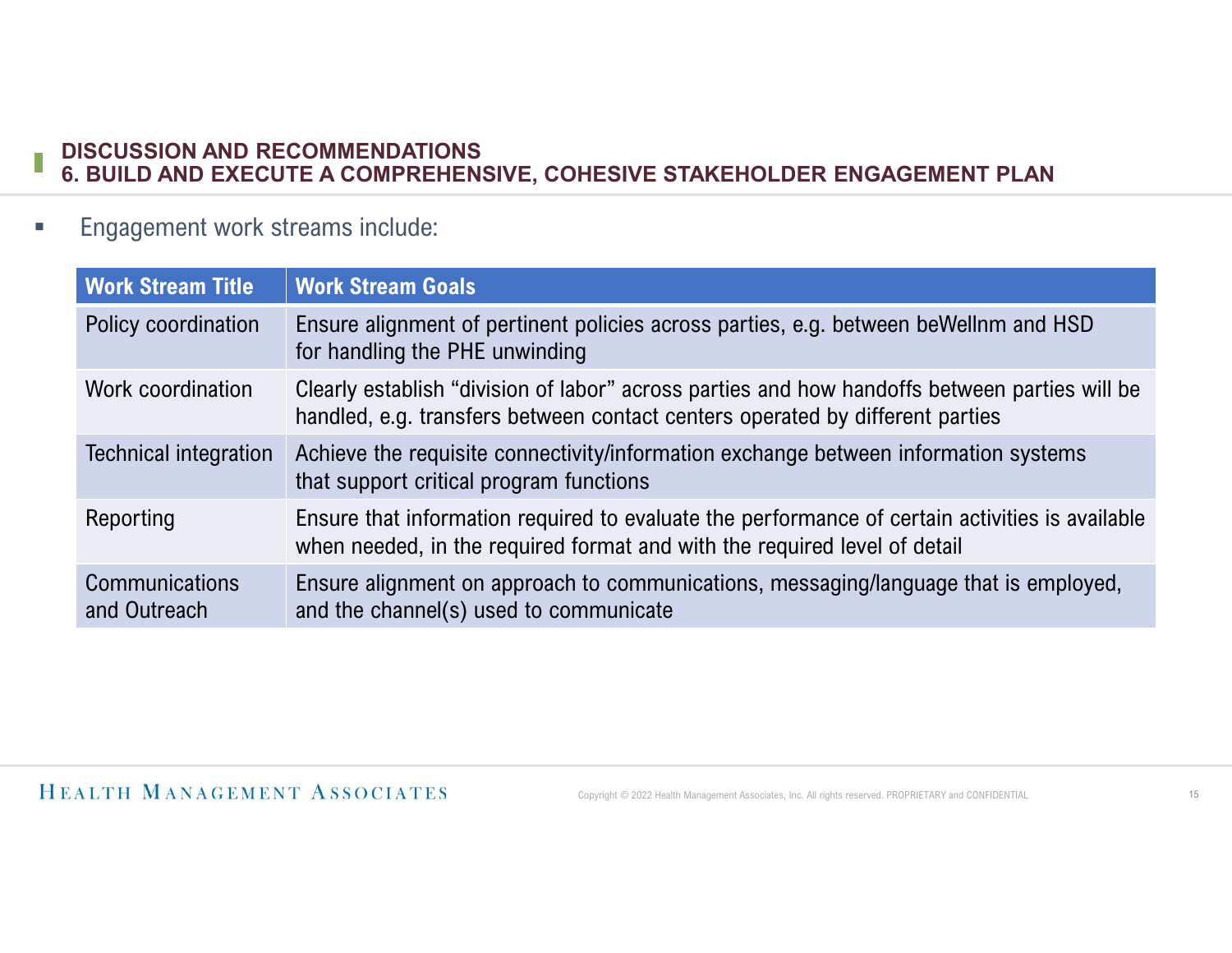## Key considerations

- "sprints" and their timing will hinge on the rationalization, reassessment and reprioritization of open issues/problems/ defects
- The speed of various sprints may be tempered by the need to test and train/re-train
- **F** Timeline and staffing will be heavily dependent on potential policy changes such as changing the deflection of many CEC calls to brokers

IMPLEMENTATION PLAN — RECOMMENDATIONS<br>  $\begin{array}{r}\n\text{Task}\n\end{array}\n\begin{array}{r}\n\text{Task}\n\end{array}\n\begin{array}{r}\n\text{Task}\n\end{array}\n\begin{array}{r}\n\text{Task}\n\end{array}\n\end{array}\n\begin{array}{r}\n\text{Rankion (Optum, NFP, etc. all "on the ground")}\n\end{array}$ **DATIONS**<br>Task Team formation (Optum, NFP, etc. all "on the ground")<br>Identification and scheduling of major changes (e.g. premium billing<br>phaseout) Team formation (Optum, NFP, etc. all "on the ground") **DATIONS**<br> **Task**<br> **Team formation (Optum, NFP, etc. all "on the ground")**<br> **Identification and scheduling of major changes (e.g. premium billing<br>
Gather all known discrete issues, consolidate into "sprints"<br>
Make sure tha** phaseout) Gather all known discrete issues, consolidate into "sprints" and prioritize Make sure that each issue / sprint has a clear identification of stakeholders, communication needs, plans and timelines For each Sprint (recommended in one Sprint / week, worse case two weeks) • Work session on Monday to make sure all technical, testing, data, operations, communications, training deployment aspects are clarified, assigned in detail and tracked by PMO **DATIONS**<br> **Task**<br> **Earn formation (Optum, NFP, etc. all "on the ground")**<br> **Learn formation (Optum, NFP, etc. all "on the ground")**<br> **Calderarization**<br> **Calderarization**<br> **Calderarization**<br> **Calderarization**<br> **Calderariza** performed and "unit tested" Task<br>
Fram formation (Optum, NFP, etc. all "on the ground")<br>
Hearm formation and scheduling of major changes (e.g. premium billing<br>
phaseout)<br>
Dather all known discrete issues, consolidate into "sprints"<br>
and prioritize<br>
a performance test, train, update training and support materials and communicate Fram formation (Optum, NFP, etc. all "on the ground")<br>
dentification and scheduling of major changes (e.g. premium billing<br>
phaseout)<br>
Gather all known discrete issues, consolidate into "sprints"<br>
and prioritize<br>
and profi (including validation of changes to policies, procedures, training, etc. Gather all known discrete issues, consolidate into "sprints"<br>
and prioritize<br>
Make sure that each issue / sprint has a clear identification of<br>
stakeholders, communication needs, plans and timelines<br>
weeks)<br>
• Work session performed and "unit tested"<br>
Friday – Acceptance test, data validation, regression test,<br>
performance test, train, update training and support<br>
materials and communicate<br>
Weekend – Release to production / operations and va Ability to determine number of necessary<br> **Ability** to determine number of necessary<br> **Ability** to determine number of necessary<br> **Relatification and scheduling of major changes (e.g. premium billing** 

## HEALTH MANAGEMENT ASSOCIATES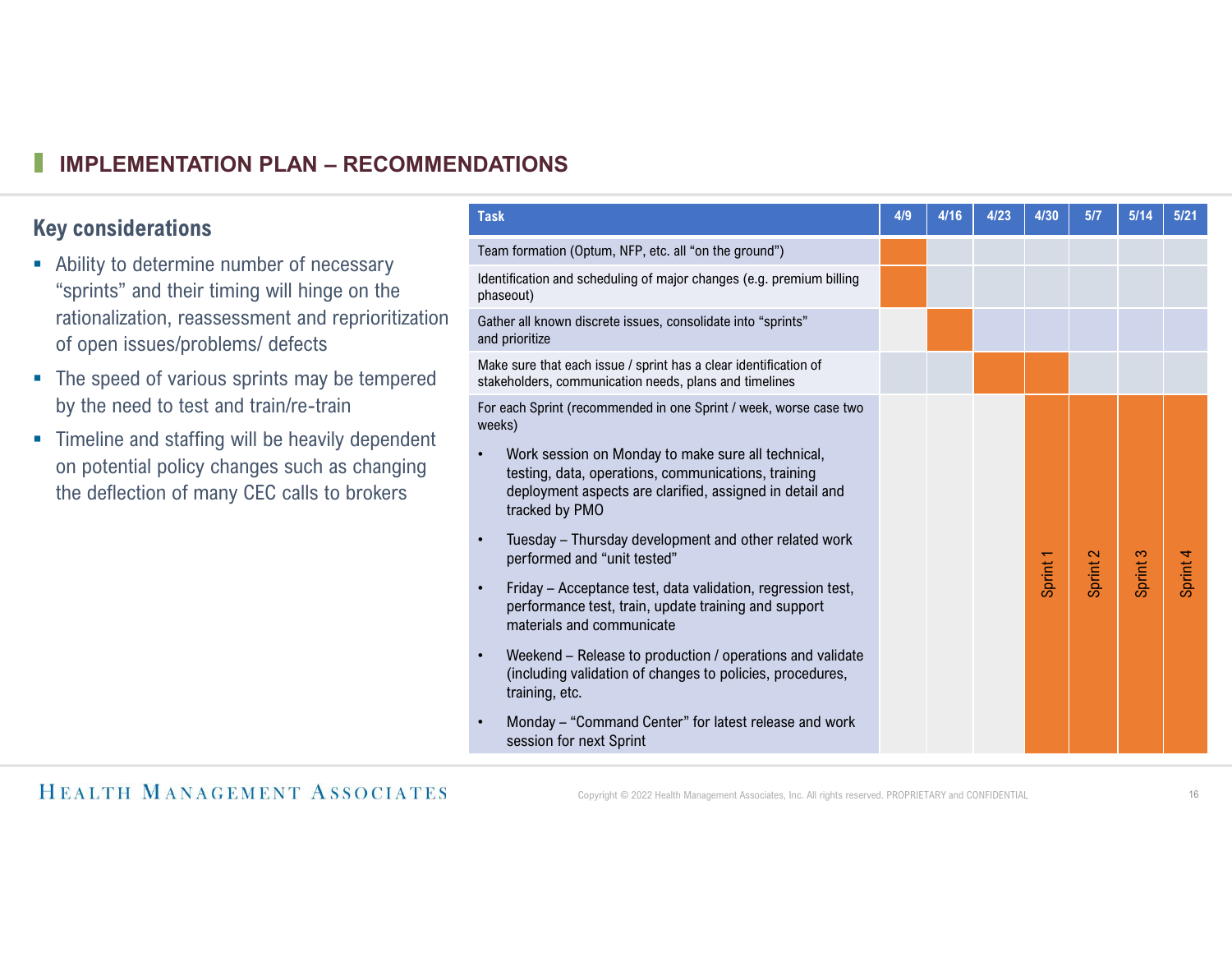# **CRITICAL SUCCESS FACTORS**

| <b>Factor</b>                     | <b>Expectation/Rationale</b>                                                                                                                                                                                                                                                                                                              |
|-----------------------------------|-------------------------------------------------------------------------------------------------------------------------------------------------------------------------------------------------------------------------------------------------------------------------------------------------------------------------------------------|
| Leadership                        | - Experience in major projects, including project, organizational and leadership transitions.<br>- Willingness and ability to manage projects while also ensuring the supporting organization is strengthened.                                                                                                                            |
| Commitment                        | - Required of all parties, particularly vendors.<br>- Includes spending "quality time" onsite with the beWellnm team.                                                                                                                                                                                                                     |
| <b>Discipline</b>                 | - Cuts across all aspects of implementing the recommendations: detailed activity planning, risk and issue management,<br>meeting management, documentation, testing, training, readiness assessment, contingency planning and management.<br>- Also means responding timely and clearly to requests for information, review and approval. |
| <b>Bandwidth</b><br>and Skill Mix | - Particularly critical in the areas of project management, testing and training.<br>- If necessary, "buy" the requisite bandwidth and skills.                                                                                                                                                                                            |
| Culture                           | - Move to greater collaboration and cooperation.                                                                                                                                                                                                                                                                                          |
| Transparency                      | - Establish and enforce key performance metrics and associated targets.<br>- Timely communication using the best channel(s) based on the audience.<br>- Ensure that critical information is being delivered in a manner that facilitates comprehension and analysis.<br>- Err on the side of "over-communicating".                        |